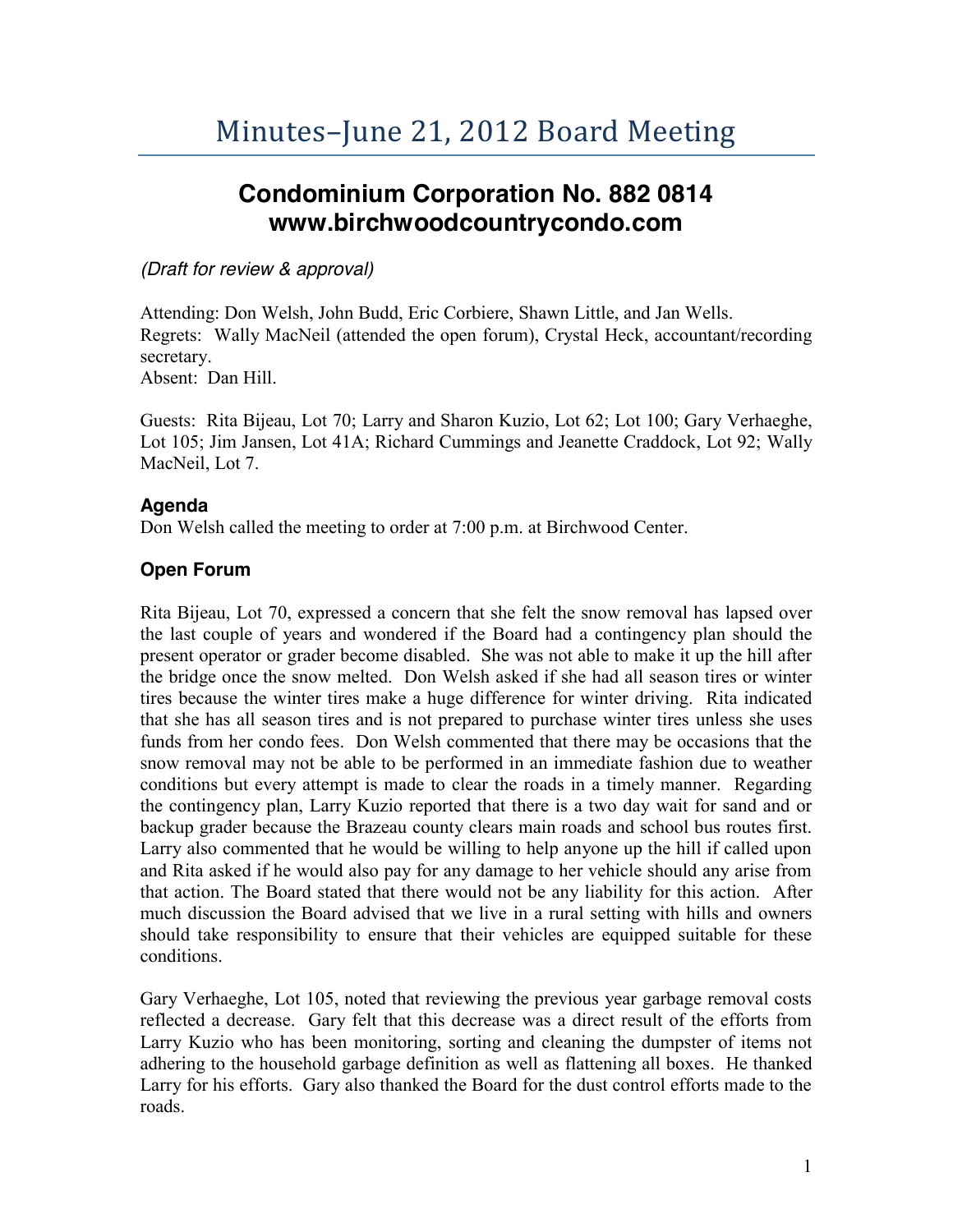Jim Jansen, Lot 41A, congratulated and thanked the new Board members for stepping forward. Jim brought forward the application for development of the addition from Brazeau county for the Board members to sign. He reported that the plans for the expansion were at Drayton Valley Home Hardware for costing of supplies. Also, Jim thanked all who helped to drop the trees, all have been cleaned up. He is hopeful that they will receive as many volunteers to work on the addition as for the first stage and intends to post "work bee" notices on the front gate.

Richard Cummings, Lot 92, wanted to know if the plans for expansion of the center included moving the office to an enclosed area within. Jim Jansen replied that they had discussed a cubicle type area for the office.

Sharon Kuzio, Lot 62, came to see what it felt like sitting on the other side of the table.

Rod Yakubow, Lot 133, wanted confirmation that the email that he sent requesting the Board to discuss moving the power box and the Telus pedestal that is now located in the middle of his driveway was on the agenda. Don Welsh replied that yes it was on the agenda and would be discussed. Further, Mr. Yakubow commented that he had made the same request last fall and was told that the matter would be dealt with in the spring of 2012 and to date has not heard anything. Jim Jansen apologized that this matter had been overlooked and the Board assured Rod that his request would be discussed. Rod handed in the water reports for March, April and May stating that all levels were normal or below normal for the duration.

Rita Bijeau, Lot 70, requested a copy of the water reports and received the same.

Richard Cummings, Lot 92, asked if the water pressure could be increased and Rod replied that not at this time due to the age and the uncertainty as to the pressure that the current pipes can maintain. Rod also added that the water levels continue to be stable and should the levels drop, the odd-even watering days will be requested through signage at the gate. It was requested that the signage should clearly outline that odd refers to odd lot numbers water on odd number days in the month and even refers to even lot numbers water on even number days in the month. It was also mentioned to advertise smart watering referring to watering early morning rather than mid afternoon.

Wally MacNeil attended the open forum and reported the following:

- Called several lot owners regarding cutting of their grass and had a favorable response.
- Issued development permits for; Lot 64, Lynes Hanna, concrete pad; Birchwood Center, 24' X 32' addition.
- Researched the history of the bridge maintenance and found that it was re-planked in 1988 at a cost of \$31,126.73 and was recertified in July 31, 2007. Currently the planking is in bad shape as the bolt heads are sticking up.
- Paul Mah, Lot 154, was awarded the grass cutting agreement for this season and is doing a great job.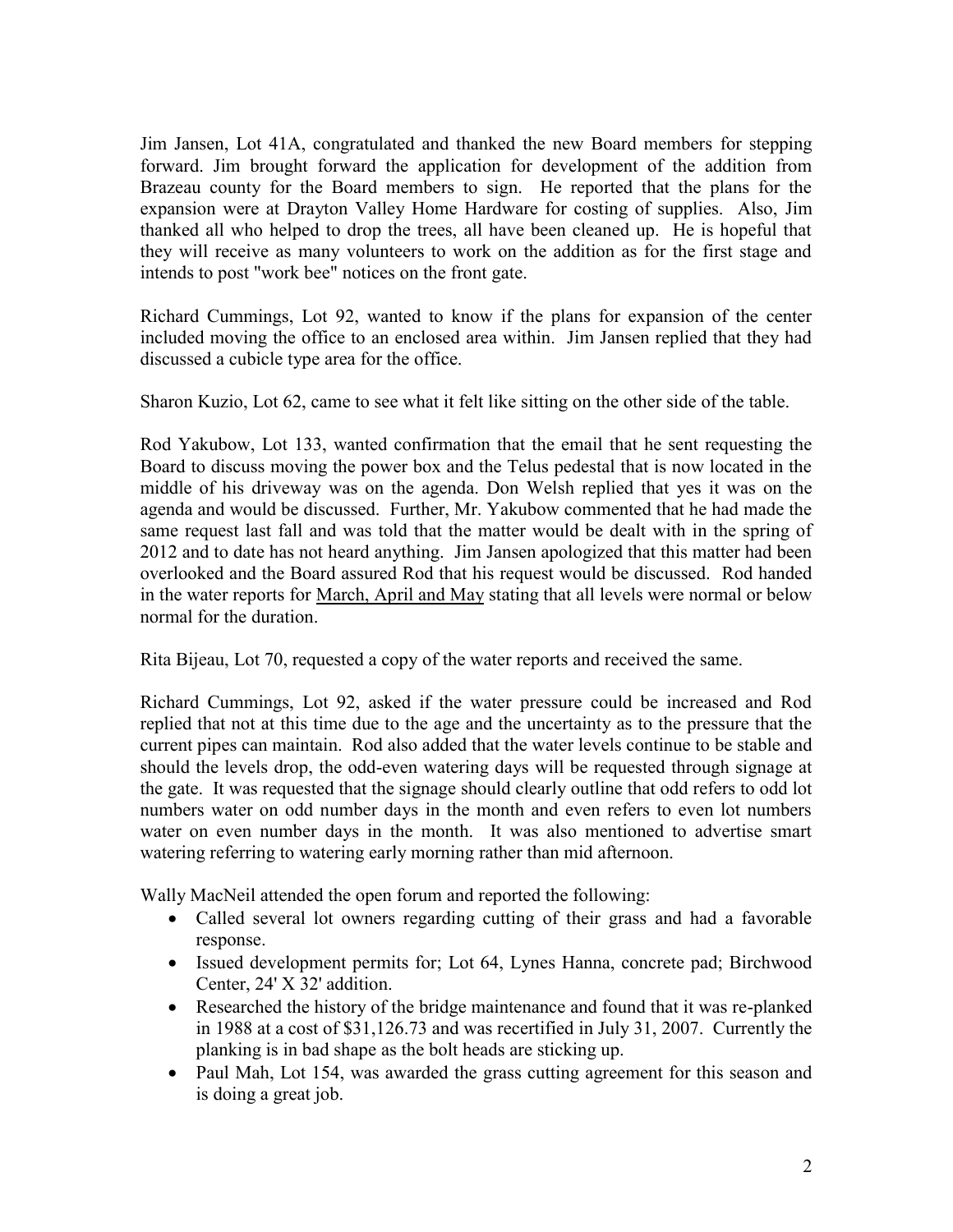- Lot 120, Karl Beausoleil, was issued a non-compliance letter on September 30, 2011. To date there has not been any reply or action from the letter and have been unable to contact the owner by phone. The front yard is still a mess with logs strewn all over the yard. Suggest that the Board take further action and levy the  $$75$  fine.
- Lot 109, Michael DeVuyst, is in the process of building on his lot. No development permits from Birchwood or the Brazeau County have been issued. Spoke with the owner and the unit he is building will be re-located to B.C. He is using his premises for an industrial center which is contrary to our by-laws.

The open forum was completed at 7:45 p.m.

# **Board Portion of Meeting**

Don Welsh called the Board portion of the meeting to order at 7:50 p.m. John Budd moved that the June 2, 2012 and June 7, 2012 meeting minutes be accepted, seconded by Shawn Little, carried unanimously.

#### **Water Report**

Rod Yakubow handed in his water report for filing. Associated Engineering was sent out by Alberta Environment to test the water at all the wells and inspect all well-housing. A report on its findings has not been received as yet.

#### **Site Services**

Larry Kuzio requested that a security camera is purchased for the front gate to enhance security and identify the parties responsible for breakage of the gate. Eric Corbiere suggested changing the gate code, however, such a change would require all of the remotes to be reprogrammed as well. Eric will inquire on the prices and availability of a new camera that will be compatible to the one currently in use at the garbage dumpster. Larry asked if he was to continue to use the grader as he felt necessary and have Wally MacNeil approve his hours and the Board agreed for him to continue.

#### **Old Business**

Jan Wells reported on behalf of the Social Committee that the upgrade to the washroom at Nielsen Park is in progress. To date the plumbing has been repaired and upgraded for hot water and the supplies have been purchased.

Shawn Little reported that the water drainage issue on Lot 161 is clear at this time.

John Budd will contact Wes Tweedle to book the Lindale Hall for the June 1, 2013 AGM.

Jan Wells reported that Scott Bigelow contacted her regarding his account in arrears and Crystal Heck is checking his account to ensure that his statement is correct.